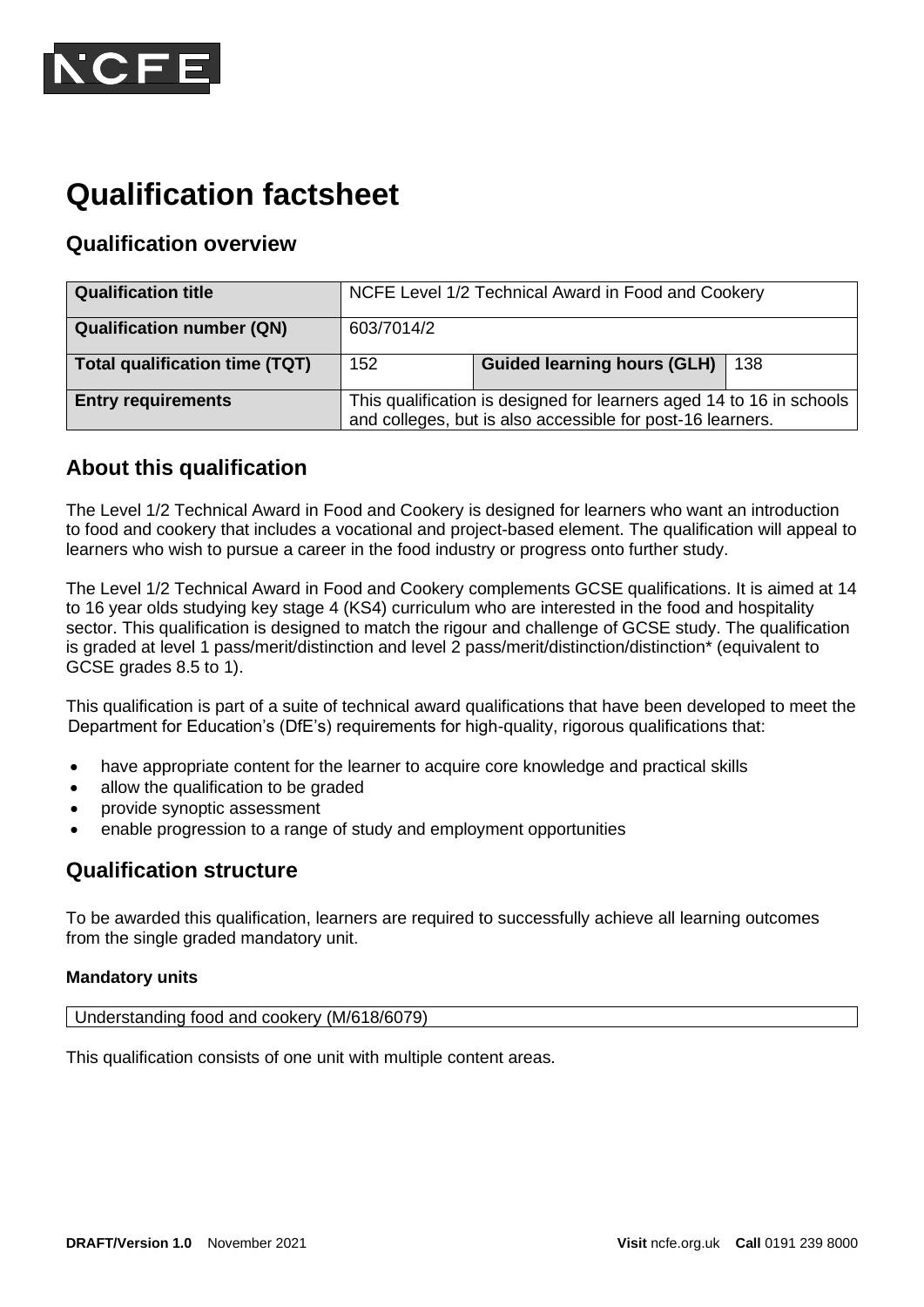

#### **Content areas**

Content area 1: Health and safety relating to food, nutrition and the cooking environment

Content area 2: Food legislation and food provenance

Content area 3: Food groups, key nutrients and a balanced diet

Content area 4: Factors affecting food choice

Content area 5: Food preparation, cooking skills and techniques

Content area 6: Recipe amendment, development and evaluation

Content area 7: Menu and action planning for completed dishes

## **Assessment**

The qualification has **2** assessments externally-set by NCFE: **one** non-exam assessment and **one** written examined assessment.

| <b>Assessment breakdown</b>        |                    | 1 hour 30 minutes examined assessment<br>16 hours 30 minutes non-exam assessment |  |
|------------------------------------|--------------------|----------------------------------------------------------------------------------|--|
| Non-exam<br>assessment<br>(NEA)    | Weighting<br>(60%) | Externally-set, internally marked and externally moderated:<br>synoptic project  |  |
| <b>Examined</b><br>assessment (EA) | Weighting<br>(40%) | Externally-set and externally marked:<br>written exam                            |  |
| <b>Total</b>                       | 100%               | Overall qualification grades:<br>L1P, L1M, L1D, L2P, L2M, L2D, L2D*              |  |

## **Progression opportunities**

Depending on the grade the learner achieves in this qualification, they could progress to level 2 and level 3 qualifications and/or GCSE/A Levels.

Learners who achieve at level 1 might consider progression to level 2 qualifications post-16, such as:

- GCSE in Food Preparation and Nutrition
- Certificate/Diploma in Culinary Skills
- NVQ Diploma in Food Production and Cooking
- Level 2 Technical Certificate in Professional Cookery
- a range of technical routes designed for progression to employment, apprenticeships and further study

Learners who achieve at level 2 might consider progression to level 3 qualifications post-16, such as:

- Level 3 Applied Certificate/Diploma in Food Science and Nutrition
- Advanced Technical Diploma in Professional Cookery
- T Level in Catering (this will support progression to higher education)

Learners could also progress into employment or onto an apprenticeship. The understanding and skills gained through this qualification could be useful to progress onto an apprenticeship in the food industry through a variety of occupations within the sector, such as kitchen assistant, catering assistant, chef and sous chef.